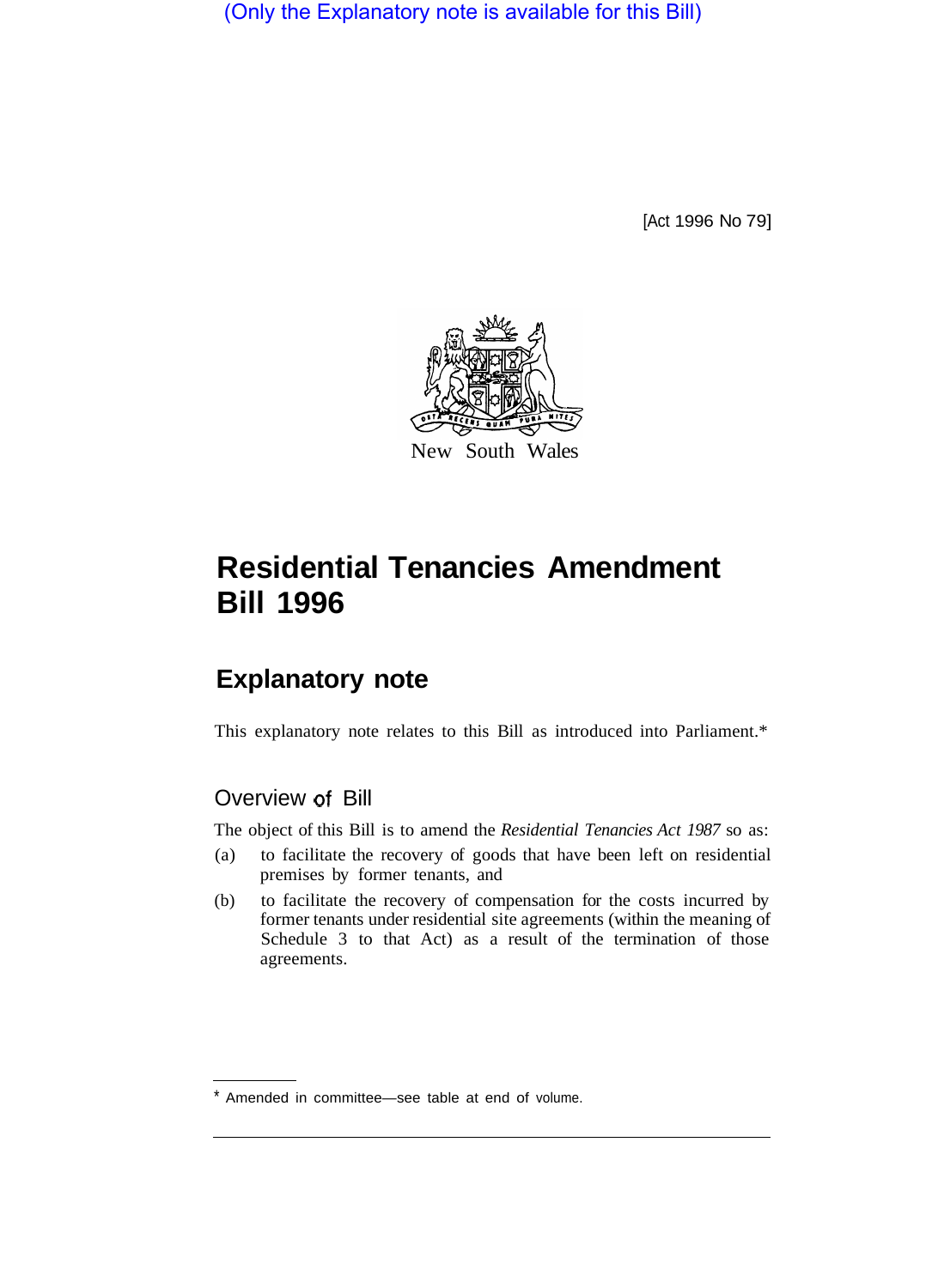Residential Tenancies Amendment Act 1996 No 79 [Act 1996 No 79]

Explanatory note

## Outline of provisions

**Clause 1** specifies the name (also known as the short title) of the proposed Act.

**Clause 2** provides for the commencement of the proposed Act on a day or days to be appointed by proclamation.

**Clause 3** is a formal provision that gives effect to the amendments to the *Residential Tenancies Act 1987* contained in Schedule 1.

#### **Recovery of goods left on residential premises**

**Schedule 1 [l]** inserts a new section 79A into the Act, so giving effect to the object referred to in paragraph (a) above. The new section enables a former tenant of residential premises, or any other person having an interest in goods that have been left on the premises, to apply to the Residential Tenancies Tribunal for the recovery of the goods. The new section allows the Tribunal to order that the goods be delivered into the possession of the applicant, and to order the applicant to pay any reasonable costs incurred by the landlord in connection with the removal, storage or delivery of the goods.

#### **Recovery of compensation for costs arising from termination of residential site agreements etc**

Schedule 3 to the Act contains provisions with respect to certain moveable dwellings. The agreements under which such dwellings are accommodated in caravan parks and manufactured home estates are defined as *residential site agreements* for the purposes of that Schedule. Schedule 1 [2]–[4] amend Schedule 3 to the Act to give effect to the object referred to in paragraph (b) above.

**Schedule l [2]** and **[3]** amend clauses 9, 10, 11, 12 and 13 of Schedule 3 to the Act so as to make it clear that the compensation to which a former tenant is entitled under those clauses is payable by the landlord.

**Schedule 1 [4]** substitutes clause 14 of Schedule 3 to the Act. The new clause:

- (a) makes it clear that the amount of compensation to which a former tenant is entitled under clause 9, 10, 1 1, 12 or 13 of Schedule 3 to the Act is to be determined by the Tribunal, and
- (b) identifies the circumstances in which an application may be made to the Tribunal for compensation under those clauses, and
- (c) ensures that any financial or other assistance that the landlord has given to the tenant is taken into account in determining the amount of compensation payable to the tenant.

The new clause is otherwise the same as the clause it replaces.

Explanatory note page 2